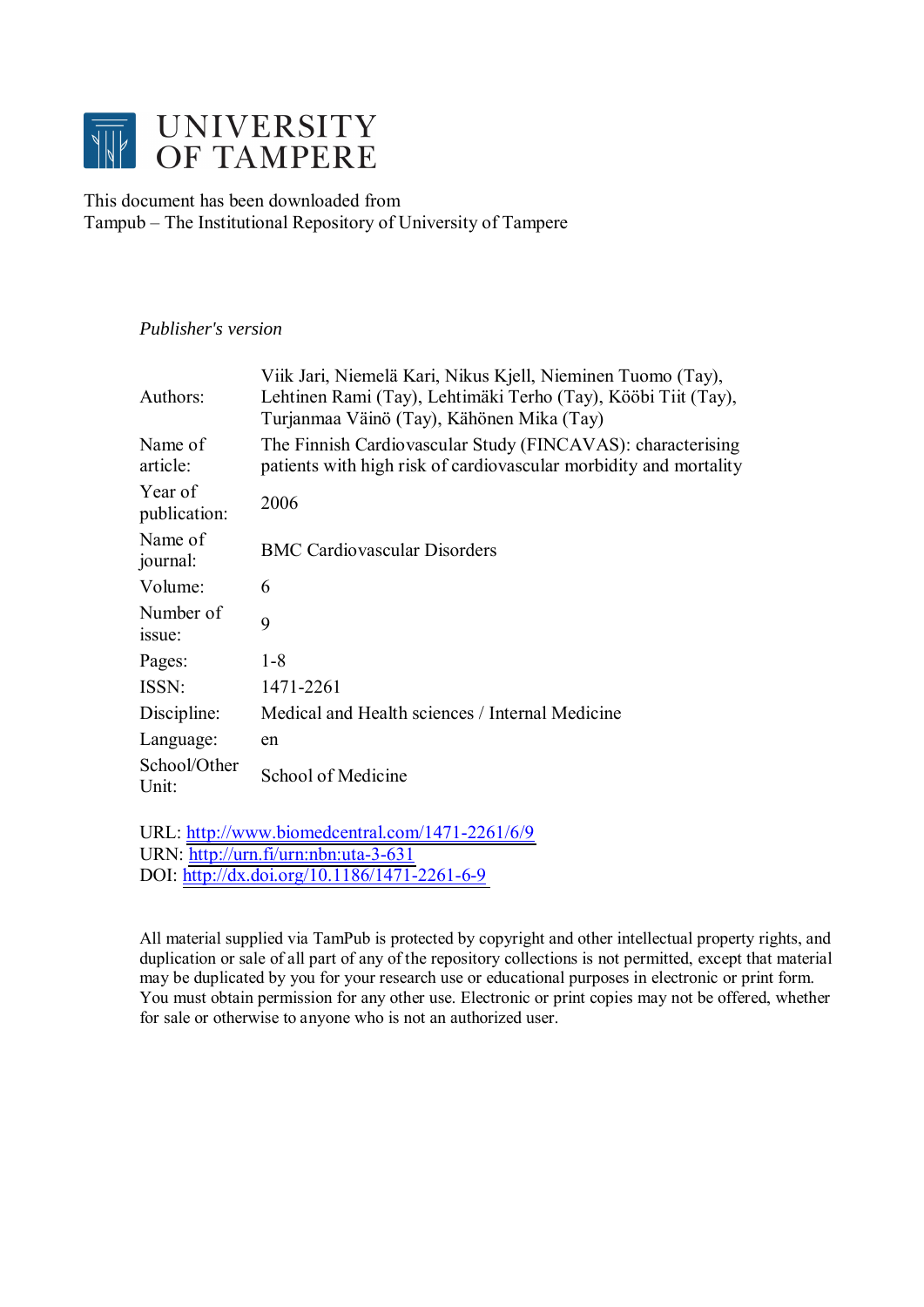# Study protocol **[Open Access](http://www.biomedcentral.com/info/about/charter/)**

# **The Finnish Cardiovascular Study (FINCAVAS): characterising patients with high risk of cardiovascular morbidity and mortality** Tuomo Nieminen<sup>1</sup>, Rami Lehtinen<sup>2,3</sup>, Jari Viik<sup>4</sup>, Terho Lehtimäki<sup>5,6</sup>, Kari Niemelä<sup>7</sup>, Kjell Nikus<sup>7</sup>, Mari Niemi<sup>7</sup>, Janne Kallio<sup>4</sup>, Tiit Kööbi<sup>2</sup>, Väinö Turjanmaa2 and Mika Kähönen\*2

Address: 1Department of Pharmacological Sciences, Medical School, University of Tampere, Finland, 2Department of Clinical Physiology, Tampere University Hospital and Medical School, University of Tampere, Finland, 3Tampere Polytechnic – University of Applied Sciences, Finland, 4Ragnar Granit Institute, Tampere University of Technology, Finland, 5Laboratory of Atherosclerosis Genetics, Department of Clinical Chemistry, Tampere University Hospital, Finland, 6Centre for Laboratory Medicine, Medical School, University of Tampere, Finland and 7Heart Centre, Department of Cardiology, Tampere University Hospital, Finland

Email: Tuomo Nieminen - tuomo.nieminen@iki.fi; Rami Lehtinen - rami.lehtinen@kolumbus.fi; Jari Viik - jari.viik@tut.fi; Terho Lehtimäki - terho.lehtimaki@uta.fi; Kari Niemelä - Kari.Niemela@pshp.fi; Kjell Nikus - Kjell.Nikus@pshp.fi; Mari Niemi - mari.h.niemi@pshp.fi; Janne Kallio - janne.kallio@tut.fi; Tiit Kööbi - tiit.koobi@pshp.fi; Väinö Turjanmaa - vaino.turjanmaa@tays.fi; Mika Kähönen\* - mika.kahonen@uta.fi

\* Corresponding author

Published: 03 March 2006

*BMC Cardiovascular Disorders*2006, **6**:9 doi:10.1186/1471-2261-6-9

[This article is available from: http://www.biomedcentral.com/1471-2261/6/9](http://www.biomedcentral.com/1471-2261/6/9)

© 2006Nieminen et al; licensee BioMed Central Ltd.

This is an Open Access article distributed under the terms of the Creative Commons Attribution License [\(http://creativecommons.org/licenses/by/2.0\)](http://creativecommons.org/licenses/by/2.0), which permits unrestricted use, distribution, and reproduction in any medium, provided the original work is properly cited.

#### **Abstract**

**Background:** The purpose of the Finnish Cardiovascular Study (FINCAVAS) is to construct a risk profile – using genetic, haemodynamic and electrocardiographic (ECG) markers – of individuals at high risk of cardiovascular diseases, events and deaths.

**Methods and design:** All patients scheduled for an exercise stress test at Tampere University Hospital and willing to participate have been and will be recruited between October 2001 and December 2007. The final number of participants is estimated to reach 5,000. Technically successful data on exercise tests using a bicycle ergometer have been collected of 2,212 patients (1,400 men and 812 women) by the end of 2004. In addition to repeated measurement of heart rate and blood pressure, digital high-resolution ECG at 500 Hz is recorded continuously during the entire exercise test, including the resting and recovery phases. About 20% of the patients are examined with coronary angiography. Genetic variations known or suspected to alter cardiovascular function or pathophysiology are analysed to elucidate the effects and interactions of these candidate genes, exercise and commonly used cardiovascular medications.

**Discussion:** FINCAVAS compiles an extensive set of data on patient history, genetic variation, cardiovascular parameters, ECG markers as well as follow-up data on clinical events, hospitalisations and deaths. The data enables the development of new diagnostic and prognostic tools as well as assessments of the importance of existing markers.

Received: 24 January 2006 Accepted: 03 March 2006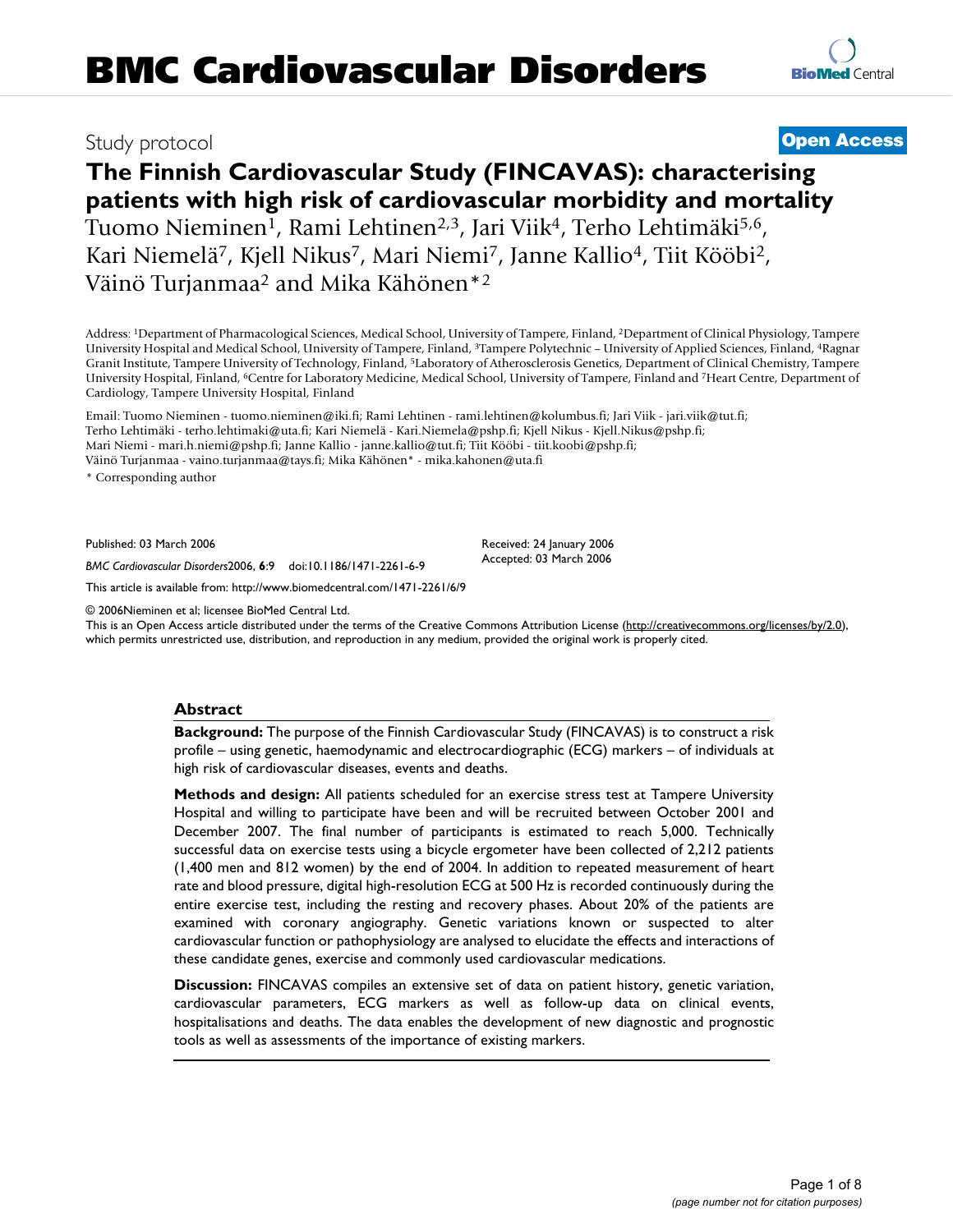### **Background**

Coronary heart disease (CHD) is the leading cause of morbidity and mortality in industrial countries. The exercise stress test is commonly used for diagnosing CHD. The first and most widely applied electrocardiogram (ECG) marker used to indicate ischemia during exercise is depression of the ST segment [1], but several other parameters have been introduced to complement the information received. Recently, some of these ECG markers have also been proposed to serve as prognostic means for predicting the clinical course of CHD [2,3]. Moreover, exercise capacity as well as the levels of and changes in blood pressure and heart rate (HR) during the exercise test have been suggested to predict the incidence of cardiac events and deaths [2,4-10]. However, the results so far are not conclusive, but rather they justify further study and research to find novel exercise test parameters for both diagnostic and prognostic purposes.

Genetic variation has been shown to affect the cardiac ion channels [11,12], the sympathetic nervous system [13,14], function of arteries and veins [15,16], regulation of blood pressure [17,18] as well as the cardiac muscle and contractility [19]. Consequently, hereditary differences probably explain part of the inter-individual variation in cardiovascular responses during short- and longterm physical exercise [20]. However, few large and systematic studies have been performed on the interaction of genes with physiological and pathophysiological cardiovascular responses during exercise [21]. Heavy exercise also induces pathological cardiac disorders, such as arrhythmia, in susceptible persons [22,23]; the possible underlying hereditary factors are poorly known. Furthermore, to our knowledge, no studies have been published on the interactions between genes and exercise regarding cardiovascular mortality.

The effects of many drugs commonly used for the treatment of hypertension, CHD and other cardiovascular disorders vary widely from one person to another. Part of this variation has been attributed to genetic polymorphisms in factors contributing either to pharmacokinetics or pharmacodynamics – i.e., to pharmacogenetics [24-26]. Since a majority of patients with cardiovascular illnesses use one or several types of these drugs, we hypothesise that exercise and the polymorphisms with pharmacogenetic influence might also have interactions affecting the physiological parameters measured during a clinical exercise test.

The Finnish Cardiovascular Study (FINCAVAS) was designed and is being conducted to find exercise test markers predicting future cardiovascular events and deaths. Many of the present patients undergo coronary angiography, and the database gives grounds for improving the diagnostic and prognostic accuracy of the exercise test by determining associations between ECG, haemodynamic parameters and angiographic findings. Moreover, we aim to elucidate extensively the effects and interactions of exercise, commonly used cardiovascular medications and a variety of candidate genes in people without cardiac diseases as well as in patients with CHD. As a corollary to these, the purpose of FINCAVAS is to construct a risk profile to identify individuals at a high or low risk of cardiovascular diseases and events.

#### **Methods and design** *Study cohort*

The participant pool consists of patients who undergo exercise stress tests at Tampere University Hospital. All the consecutive patients coming in for an exercise stress test and willing to participate in the study have been and will be recruited between October 2001 and December 2007. Our goal is to recruit roughly 5,000 patients. Currently, the research group is actively analysing the data on the 2,212 patients (1,400 men and 812 women) recruited by the end of 2004. The study protocol was approved by the Ethical Committee of the Hospital District of Pirkanmaa, Finland, and all patients have given informed consent prior to the interview and measurements as stipulated in the Declaration of Helsinki.

In addition, roughly one thousand patients scheduled for spiroergometer testing (SensorMedics VMax29c, VIASYS Healthcare Inc., Yorba Linda, CA, USA) with pre- and post-test spirometry will be recruited between December 2005 and the end of 2007.

No specific sample size calculations were made prior to study initiation. In general terms, if we want to find a 10% difference in the prevalence of certain genotypes with a significance level of  $p < 0.05$  and to reach an 80% ability to find significant differences between the groups, we need hundreds of patients. Since the study population is often divided into subgroups based on, for example, age, sex and medication, the size of the cohort should preferably be at least one thousand.

#### *Study flow*

After an informed consent has been signed, the medical history of each patient is gathered with a computer-based questionnaire form [27]. Thereafter, the exercise test is performed. Blood samples are drawn for DNA analyses. Some of the patients are examined with coronary angiography either before or after the exercise test.

#### *Exercise test protocol*

Prior to the exercise stress test, the subject lie down in supine position for 10 minutes, and the resting ECG is digitally recorded. The exercise test is performed using a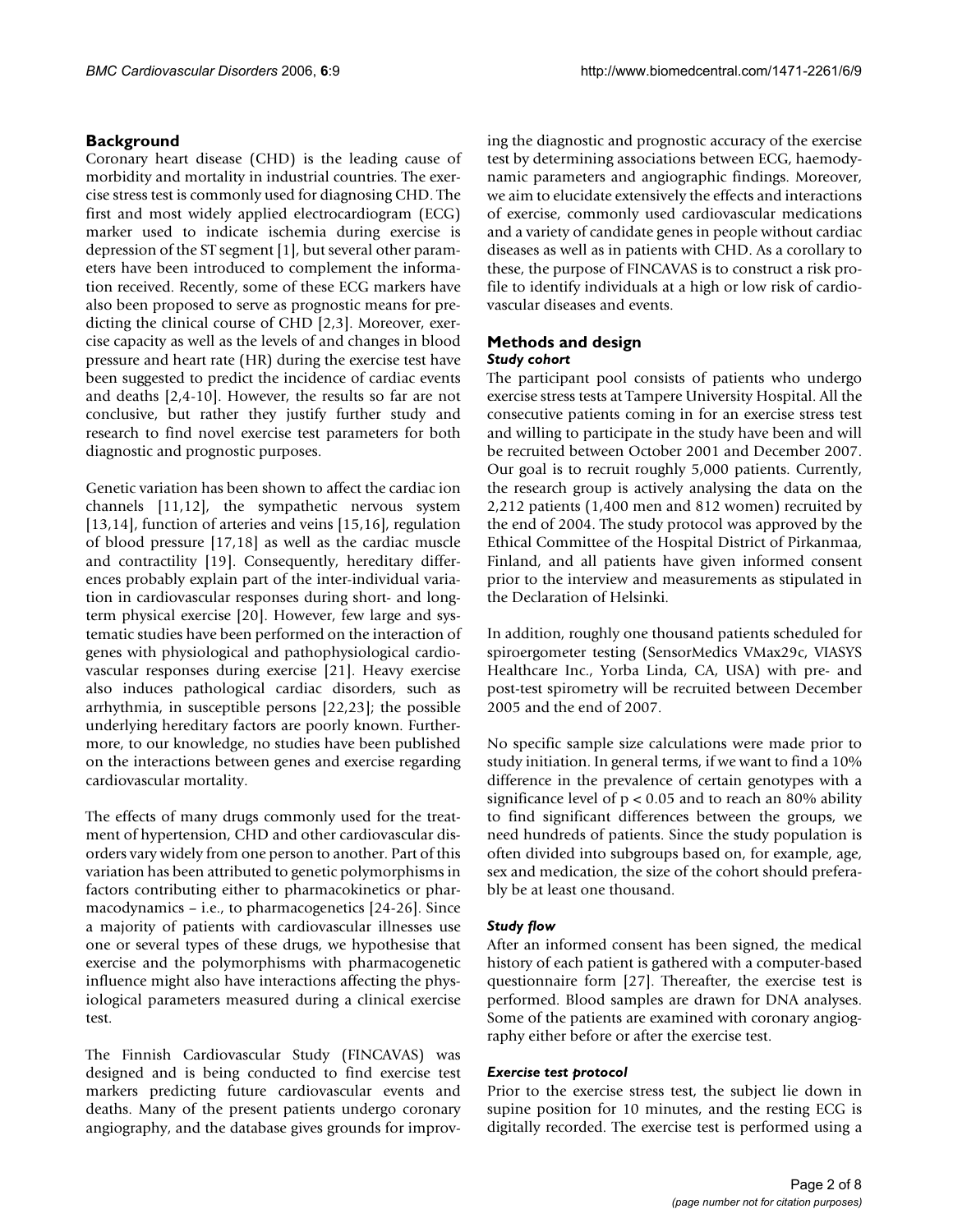

#### **Figure 1**

Data sources utilised in the present study. CHD, coronary heart disease; HR, heart rate; BP, blood pressure; MET, metabolic equivalent; ECG, electrocardiogram; TUH, Tampere University Hospital.

bicycle ergometer with electrical brakes. The lead system used is the Mason-Likar modification of the standard 12 lead system [28]. The initial workload varies from 20 W to 30 W, and the load is increased stepwise by 10–30 W every minute. During the test, HR is continuously registered with ECG, while the systolic (SAP) and diastolic (DAP) arterial pressures are measured with a brachial cuff every two minutes. Breathing frequency is measured and the patient is asked about the perceived exertion level every two minutes using Borg's scale with 15 categories [29].

Most of the exercise tests are sign- and symptom-limited maximal tests using the recommended criteria for termination, but some of the tests for evaluating the status after a myocardial infarction (MI) have an HR upper limit of

120–130 bpm. The recovery phase after the exercise is at least five minutes.

#### *Laboratory analysis and DNA extraction*

FINCAVAS has access to the laboratory tests performed on the study patients at Tampere University Hospital between October 1998 and the end of the study. Plasma triglycerides, total and high-density lipoprotein (HDL) cholesterol as well as sensitive C-reactive protein (CRP) concentrations are analysed by a Cobas Integra 700 automatic analyser with reagents and calibrators recommended by the manufacturer (Hoffmann-La Roche Ltd., Basel, Switzerland). Low-density lipoprotein (LDL) concentration is calculated using Friedewald's formula [30]. A typical detection limit for CRP is 0.25 mg/l [31]. Genomic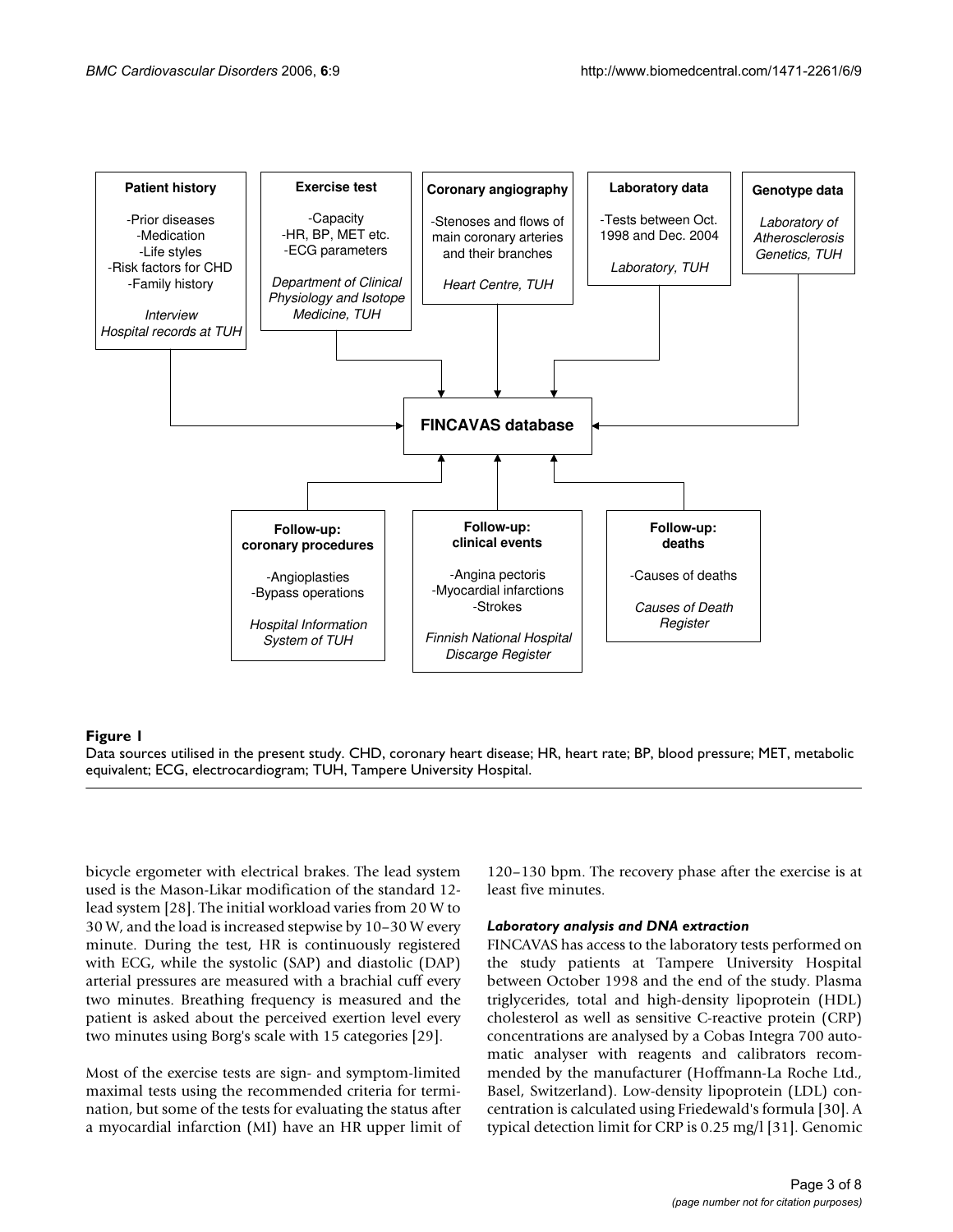DNA is extracted from peripheral blood leukocytes using a commercially available kit and Qiagen BioRobot M48 Workstation according to the manufacturer's instructions (Qiagen Inc., Hilden, Germany).

### *Polymorphisms, genotyping and the selection of candidate genes*

One of the central objectives of FINCAVAS is to examine the effects of polymorphisms known or suspected to alter the development of atherosclerosis, cardiovascular function, pathophysiology or related pharmacogenetics. Moreover, we aim to find new polymorphisms affecting these processes. In the first of our two genotyping strategies, the genes found to be expressed in the arterial wall – thus possibly directly affecting the development of atherosclerosis – are selected for the detailed genotype-haplotype analysis. The selection is based on the results of another ongoing project in which the expression of the entire genome, roughly 30 000 genes, is scanned from 30 freshly collected arterial tissue samples with morphometrically and immunohistochemically verified atherosclerotic lesions.

The expression analysis is performed using Illumina BeadArray™ technology (Illumina, Inc, San Diego, CA, USA). After selecting the genes statistically most significantly expressed in the arterial wall, we design an Illumina custom panel for up to 1536 markers for single nucleotide polymorphisms of the genes chosen. The advantage of this strategy is the low price per sample, which enables us to analyse all the participants of FINCAVAS. As the price of genotyping steadily decreases, we are technically equipped to perform even more genotyping using the Illumina BeadChip arrays.

In the second strategy, genetic variation in the following cascades and anatomical structures particularly relevant for FINCAVAS are studied: regulation of blood pressure, adrenergic signal transduction, cardiac ion channels as well as pharmacokinetics and pharmacodynamics of drugs used to treat hypertension and CHD.

In this strategy, DNA samples are genotyped by employing the 5' nuclease assay and fluorogenic allele-specific TaqMan MGB probes [32], using the ABI Prism 7900HT Sequence Detection System (Applied Biosystems, Foster City, CA, USA). The samples are pipetted using an automated TECAN Freedom EVO-100 pipetting robot (Tecan Group Ltd, Männedorf, Switzerland). The nucleotide sequences of the primers and probes used in the polymerase chain reaction (PCR) are deduced from published sequences deposited in the GenBank and Celera databases and synthesised by Applied Biosystems. The PCR reactions containing genomic DNA, 1 × Universal PCR Master Mix, 900 nM of each primer and 200 nM of each probe are performed in 384-well plates using the standard protocol in a total volume of 5 µl.

End-point fluorescence is measured and genotype calling carried out by the allelic discrimination analysis module after the PCR results in the identification of polymorphisms chosen. Negative and positive controls (known genotypes) and random duplicates are used as quality control. Genotypes are analysed in the Centre for Laboratory Medicine, Department of Clinical Chemistry, Laboratory of Atherosclerosis Genetics at Tampere University Hospital.

#### *Follow-up*

The follow-up data consists of information on major cardiovascular events (hospitalisation due to angina pectoris, MI or stroke), coronary procedures (angioplasties and bypass operations) and causes of deaths (Fig. 1). The follow-up data will be gathered at 2, 5 and 10 years. Information on clinical events will be collected from the Finnish National Hospital Discharge Register and data on mortality from the Causes of Death Register; these sources have been shown to be reliable [33]. Information on operative procedures will be received from the Hospital Information System of Tampere University Hospital.

#### *Phenotype definitions*

The presence of CHD in the patients included in our database can be defined in several ways. First, the existence of CHD prior to the exercise test is based on patient interviews, resting ECG recordings and existing hospital records. Secondly, the exercise test *per se* provides information on CHD diagnosis; this can be combined with the pre-test probability of CHD using Bayesian logic. Thirdly, some 20% of the patients have undergone coronary angiography that unambiguously reveals the status of coronary arteries; different stenosis criteria for CHD can be established for different purposes. The CHD definition used in each sub-project depends on the specific aims of the project.

History of prior MI is based on patient interviews, resting ECG recordings and hospital records. Data on the existence of hypertension, valvular diseases, cardiomyopathies, other heart diseases and diabetes (types 1 and 2) is based on interviews and hospital records. The presence of abnormal atrio-ventricular conduction, right (RBBB) and left (LBBB) bundle branch blocks, delta waves, pathological Q waves and long QT syndrome are based on resting ECGs and hospital records.

#### *Data architecture*

The material in the FINCAVAS database is woven together from many data sources (Fig. 1). The patient history data is based on both patient interview and hospital records;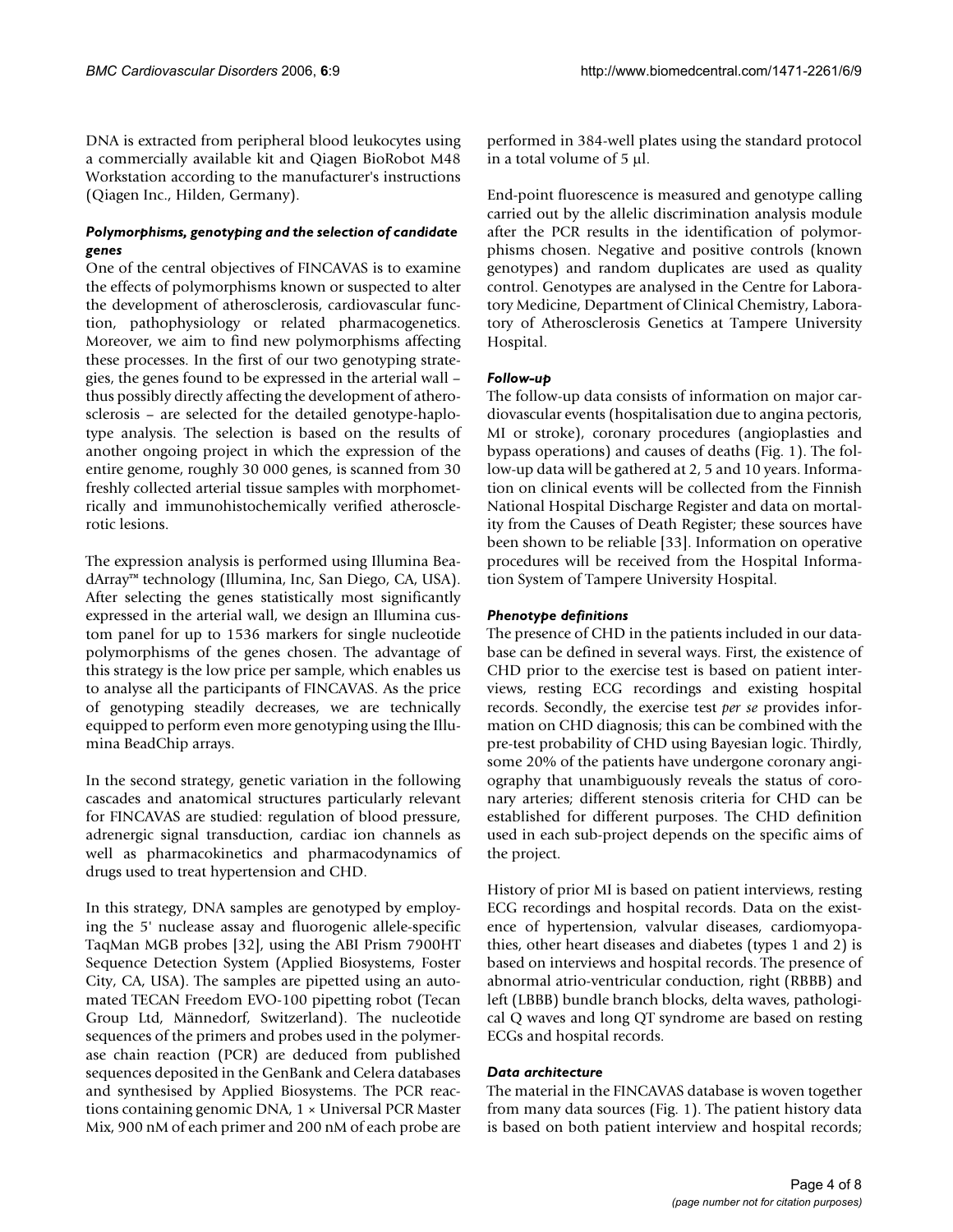the data is recorded with a computer-based form [20]. Data on demographics (i.e., age, sex, weight, height, body mass index, waist to hip ratio, occupation) and lifestyle (alcohol consumption, physical exercise at work and leisure time) is collected using the same software before the exercise test. Furthermore, exposure to classic cardiovascular risk factors (i.e., smoking, hypertension, diabetes, occurrence of hyperlipidemia and family history) is covered extensively.

Cardiovascular symptoms (including the functional capacity classification developed by the New York Heart Association, NYHA) and diseases are recorded in detail, with special emphasis on CHD and prior MIs. All the medications used by the patient are entered into the database, including the length of possible pause before the exercise test.

The actual exercise tests generate the majority of the data. Values for HR, SAP, DAP, breathing frequency, physical load, perceived exertion level, peak expiratory flow before and after the exercise as well as oxygen saturation in a finger tip, if measured, are gathered on the software mentioned earlier.

Continuous ECG is recorded at 500 Hz with CardioSoft exercise ECG system (Version 4.14, GE Healthcare, Freiburg, Germany) and analysed by Modified CASE software (GE Healthcare, Freiburg, Germany). The system recognises ventricular escape beats, premature ventricular complexes (PVC), premature supraventricular complexes, pauses of 1 or 2 missed beats, ventricular bigeminy, ventricular couplets (2 PVCs), ventricular runs (> 2 PVCs), ventricular tachycardia, atrial fibrillation/flutter, ventricular fibrillation and asystole. In addition, the following parameters are assessed and recorded: amplitudes of P, Q, R, S and T; durations of P, Q, R, S, RP and QT; levels of Jpoint and ST-segments at 60 ms; ST integral; ST slope; T wave alternans; ST-segment depression/heart rate (ST/ HR) index; ST/HR slope; ST/HR hysteresis [34,35] and, finally, HR recovery and noise level. These parameters are determined from 14 ECG leads: aVL, I, -aVR, II, aVF, III, V1 to V6, CM5 and V4R. Furthermore, all these parameters are determined at 14 points in time: before exercise, seven times during the exercise (start, 2 min, 4 min, 6 min, 8 min, 10 min and maximal load), and six times during the rest after the exercise (1 min, 2 min, 3 min, 4 min, 5 min and 6 min). Therefore, more than 3,500 ECG parameters are determined for each exercise test and stored into a separate database. However, any other points in time besides the ones specified here as well as additional parameters can be analysed as needed based on the continuous digital ECG recordings.

Raw data on laboratory tests is received from Tampere University Hospital. This bulk of data covers all the laboratory tests performed on the study patients. Minimum and maximum values for each test on each patient are searched using database queries and recorded into the FINCAVAS database.

The data on operative procedures is collected from the Hospital Information System of Tampere University Hospital. For each patient, an angiography is linked to an exercise test if they were a maximum of 6 months apart, and if no coronary bypass operations or coronary angioplasties are performed between them.

All the coronary angiographies are analysed by the same dedicated cardiologist (MN). TIMI (thrombolysis in myocardial infarction) flow, diameter and %-stenosis in the ostial, proximal, middle and distal parts of the left main (LM), the left anterior descending (LAD), the left circumflex (LCX), and the right (RCA) coronary arteries are registered. Furthermore, the same parameters are assessed for major branches: the diagonal branches I and II as well as the first septal branch of the LAD; the left obtuse marginal I and II as well as posterior descending branches of the LCX; posterior descending, right ventricular and posterior left ventricular branches of the RCA; and, finally, the left intermediate marginal branch. The stenoses are graded into seven categories: 0%, <50%, 50–74%, 75–89%, 90– 98%, 99% and 100%.

With the exception of ECG parameters, the data depicted above is combined into a single SPSS file (release 12.0.1 for Windows, SPSS Inc, Chicago, Illinois, USA). The file comprises of 510 variables. Due to the enormous amount of ECG data, the ECG parameters are stored in separate files and will be added to the SPSS file based on the requirements of each subproject.

#### *Data validation*

Laboratory and ECG data are entered into source databases or data files electronically and automatically. The other sources necessitate manual input. However, transferring the data from separate databases to the FINCAVAS database is done electronically using database tables and queries. Adequate cross-checks are done to ensure the accuracy of the data. Furthermore, data is validated by checking missing data and the plausibility of the ranges of values, as well as by inspecting the consistency of related data fields. Errors identified by these procedures result in checking the raw data when possible or eliminating the incorrect piece of data.

#### **Discussion**

FINCAVAS is aimed at characterising individuals with a high risk of cardiovascular diseases and death. By the end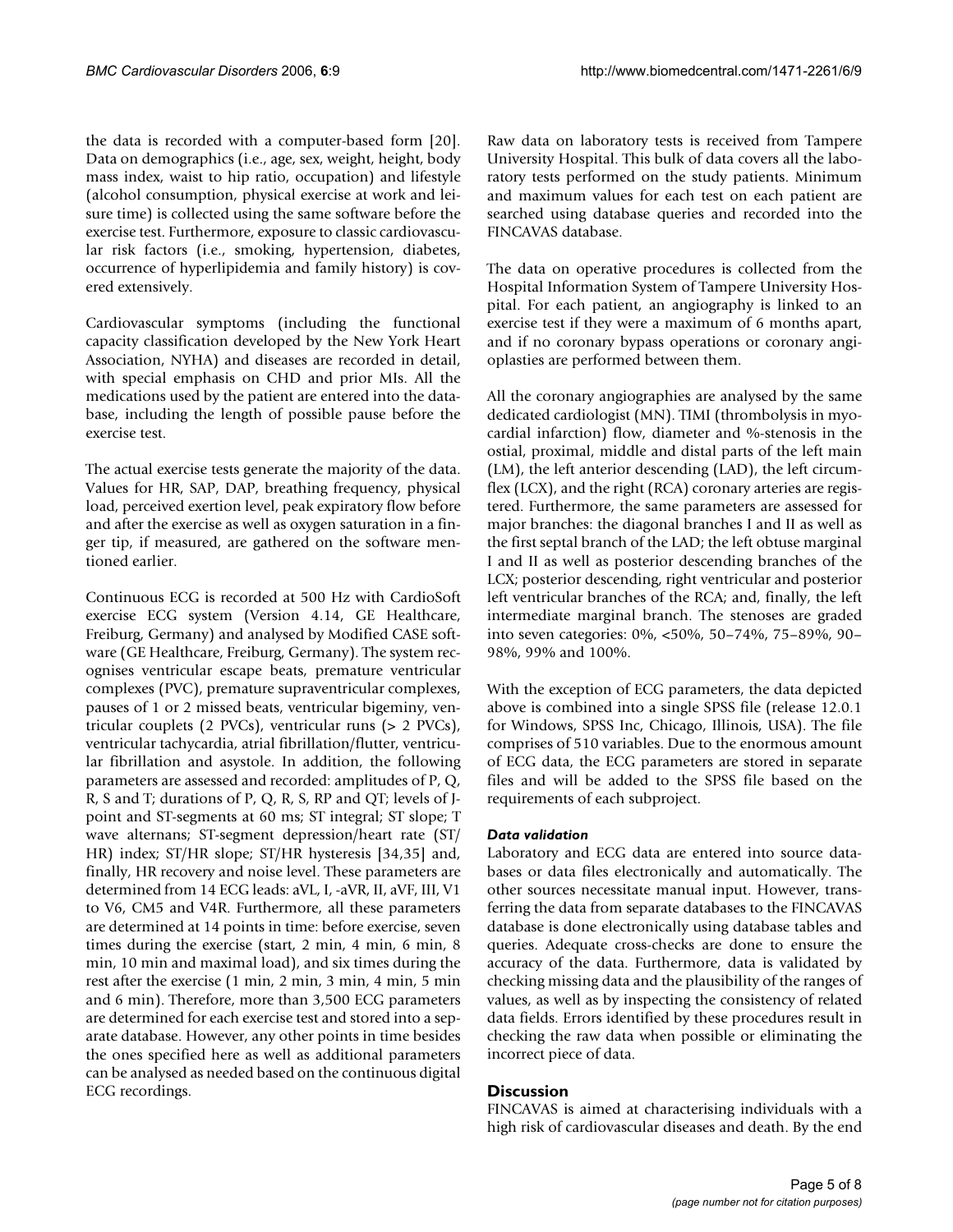of 2004, data had been gathered on more than 2,200 patients. The recruitment period will continue until the end of 2007, and the final number of patients is estimated to reach 5,000. All of the participants will go through detailed interviews and a clinical exercise test. Moreover, approximately 20% of the patients will be examined with coronary angiography, and 5–10% will perform another exercise test during the study period. The high number of exercise tests combined with other related data is one of the particular strengths of this study. To our knowledge, this is the first large-scale database with digitally recorded high resolution ECG data covering the entire duration of the exercise test.

Traditional ECG parameters for CHD diagnosis during exercise test – such as the amount and type of depression of the ST segment as well as T wave changes – are reasonably accurate in patients with an intermediate pre-test likelihood for having disease [36,37]. However, the test lacks sensitivity and specificity for many patient groups, particularly among women [38]. A central objective of FINCAVAS is to enhance the accuracy of exercise ECG in diagnosing CHD by combining some of the existing markers and by creating completely new algorithms. The digital high-resolution exercise ECG of the patients undergoing a coronary angiography is a valuable and fundamental resource for this purpose.

Several studies have demonstrated exercise capacity as an independent predictor of cardiac events and mortality in healthy persons and those with cardiac diseases [2,7- 9,39]. The HR profile during exercise and recovery is a predictor of death [5,6,10]. Furthermore, the changes in blood pressure during and after exercise have been shown to predict cardiovascular events and mortality [4,40]. However, the importance of various combinations of the predictive parameters is poorly known. When it comes to ECG parameters, ST depression [2] and ST/HR analysis [3] during exercise have been connected to survival, but no studies thus far have revealed whether the values of and changes in T wave alternans, ST/HR hysteresis [34,35], HR variability and many other ECG parameters during exercise are linked with mortality. Our research team has made extensive and persistent efforts in studying the sophisticated CHD diagnostics based on ECG parameters and ECG leads [34,41-44]. The present continuous ECG at 500 Hz during the entire exercise test provides a solid foundation for testing the relevance of both existing prognostic parameters and those developed during the project.

The importance of classical risk factors for atherosclerosis has been evaluated in detail. In recent years, many genetic polymorphisms have been associated with atherosclerosis [45,46]. However, the majority of these new risk factors provide limited contribution to the total risk of cardiovascular morbidity and mortality. Therefore, defining and measuring specific and precise phenotypes is of crucial value when the quantitative importance of these risk factors and markers are assessed.

Some of the phenotype data included in FINCAVAS, such as angiographic findings and ECG parameters, can be considered particularly accurate. Blood pressure and breathing parameters during the exercise test are also accurate, while medical history may constitute the data most vulnerable to imprecision. Knowledge of the pharmaceuticals used and prior diseases are collected with care, but the process inherently bears some level of uncertainty. Many middle-aged and elderly individuals are suffering from considerable atherosclerosis and CHD although they may remain undiagnosed. Even MI, the most serious complication of CHD, is often silent and diagnosed only when a routine ECG is recorded. The level of uncertainty for each phenotype needs to be taken into account when the results of analyses and classifications using these parameters are interpreted.

Many polymorphisms are most likely not disease-causing genes, but rather risk modifiers, and might thus also influence the progression of cardiovascular diseases. Although certain polymorphisms do not induce marked effects on cardiovascular parameters, they may still have linkage effects with some functionally more important polymorphisms. In the course of FINCAVAS, the independent and combined effects of many genotypic variations on cardiovascular morbidity and mortality will be assessed prospectively with a long-term follow-up. The purpose of this strategy is not only to study the effects of polymorphisms on known risk factors, but also to find new mechanisms and factors contributing to the aetiology of cardiovascular diseases directly in the arterial wall. To achieve this goal, we will exploit and use high throughput techniques for expression analysis and genotyping to find genes affecting the expression, synthesis and function of proteins associated with cell signal transduction, regulation of inflammation, apoptosis and lipid metabolism directly in the cells of the arterial wall. Better understanding of the function of the genes in these cells during the progression of cardiovascular disease could serve as a new tool in both research and therapeutic applications.

FINCAVAS is subject to certain limitations. We include all patients scheduled for a clinical exercise test at a university setting, which is both a strength and a weakness of the study. The present study population consists of patients with a wide spectrum of ages, life styles, histories and status of cardiac diseases. It is probable that the importance of many genotypes, responses to exercise and ECG markers vary from one patient group to another. Therefore, the study enables the assessment of risks for many patient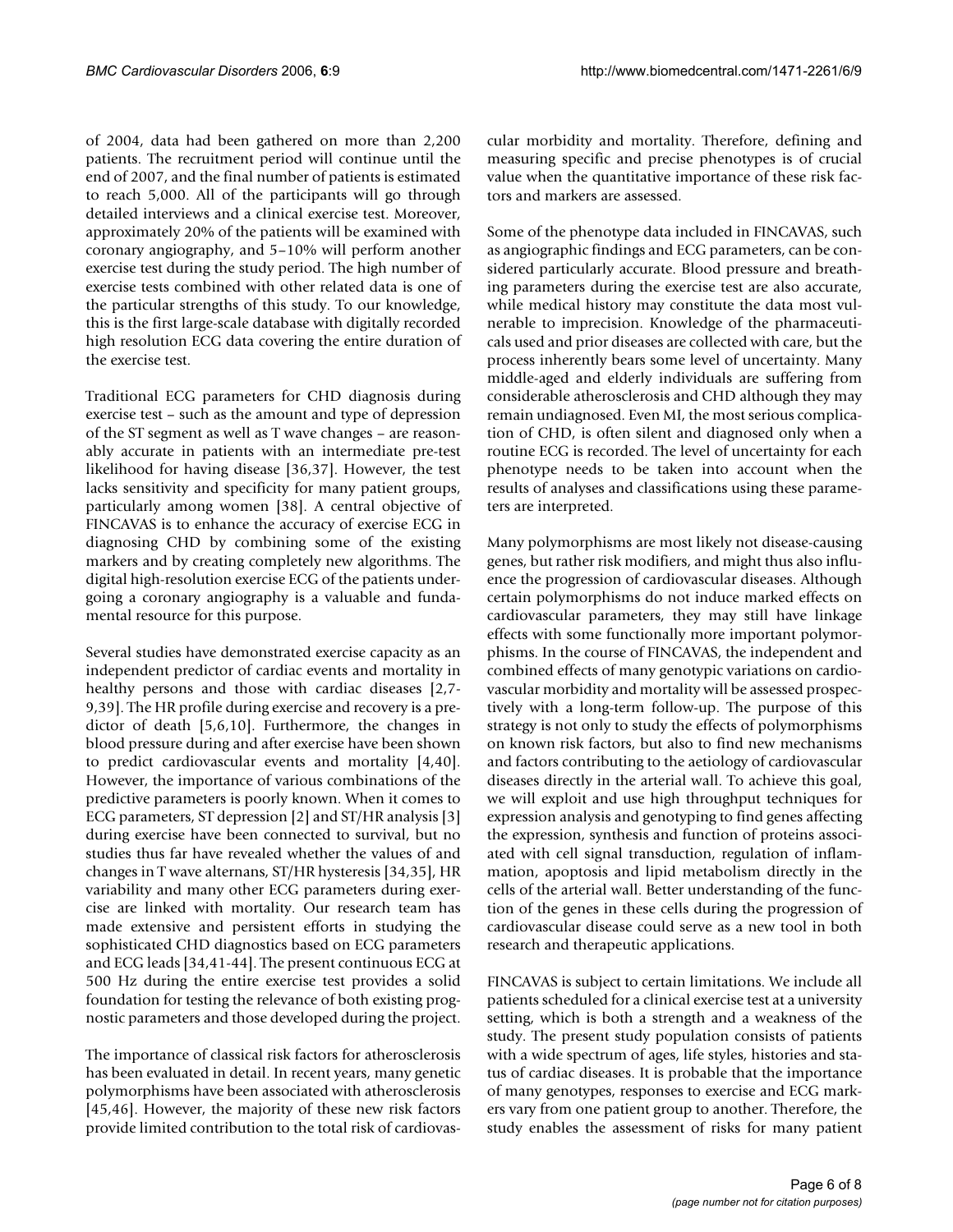groups, but, on the other hand, these groups need to be adequately recognised before analyses. In some cases, the subgroups may still be relatively small in spite of the high total number of patients.

In conclusion, FINCAVAS is compiling an extensive set of data on patient history, genetic variation, cardiovascular parameters and ECG markers prior to, during and after an exercise test. Furthermore, approximately 20% of the patients are being examined with coronary angiography. As the follow-up progresses, this data will enable us to estimate the importance of different diagnostic and prognostic markers for many distinct patient groups.

#### **Competing interests**

The author(s) declare that they have no competing interests.

#### **Authors' contributions**

TN drafted the first version of the manuscript. TN, RL, JV, TL, KaN, VT, TK, KjN, MN, JK and MK participated in the design of the study. JK and TN have implemented the software used in the study. All authors read and approved the final manuscript.

#### **Acknowledgements**

The authors wish to thank Ms Marita Koli and Ms Nina Peltonen for their skilful technical assistance and the staff of the Department of Clinical Physiology for collecting the exercise test data.

Financial support has been received from the Medical Research Fund of Tampere University Hospital, the Finnish Cultural Foundation, the Finnish Foundation for Cardiovascular Research, the Academy of Finland (grant no. 104821), the Emil Aaltonen Foundation, Finland, and the Tampere Tuberculosis Foundation.

#### **References**

- Stern S: [State of the art in stress testing and ischaemia moni](http://www.ncbi.nlm.nih.gov/entrez/query.fcgi?cmd=Retrieve&db=PubMed&dopt=Abstract&list_uids=12114839)**[toring.](http://www.ncbi.nlm.nih.gov/entrez/query.fcgi?cmd=Retrieve&db=PubMed&dopt=Abstract&list_uids=12114839)** *Card Electrophysiol Rev* 2002, **6:**204-208.
- 2. Myers J, Prakash M, Froelicher V, Do D, Partington S, Atwood JE: **[Exercise capacity and mortality among men referred for](http://www.ncbi.nlm.nih.gov/entrez/query.fcgi?cmd=Retrieve&db=PubMed&dopt=Abstract&list_uids=11893790) [exercise testing.](http://www.ncbi.nlm.nih.gov/entrez/query.fcgi?cmd=Retrieve&db=PubMed&dopt=Abstract&list_uids=11893790)** *N Engl J Med* 2002, **346:**793-801.
- 3. Bigi R, Cortigiani L, Gregori D, Bax JJ, Fiorentini C: **[Prognostic](http://www.ncbi.nlm.nih.gov/entrez/query.fcgi?cmd=Retrieve&db=PubMed&dopt=Abstract&list_uids=15956004) [value of combined exercise and recovery electrocardio](http://www.ncbi.nlm.nih.gov/entrez/query.fcgi?cmd=Retrieve&db=PubMed&dopt=Abstract&list_uids=15956004)[graphic analysis.](http://www.ncbi.nlm.nih.gov/entrez/query.fcgi?cmd=Retrieve&db=PubMed&dopt=Abstract&list_uids=15956004)** *Arch Intern Med* 2005, **165:**1253-1258.
- 4. Mundal R, Kjeldsen SE, Sandvik L, Erikssen G, Thaulow E, Erikssen J: **[Exercise blood pressure predicts mortality from myocardial](http://www.ncbi.nlm.nih.gov/entrez/query.fcgi?cmd=Retrieve&db=PubMed&dopt=Abstract&list_uids=8698433) [infarction.](http://www.ncbi.nlm.nih.gov/entrez/query.fcgi?cmd=Retrieve&db=PubMed&dopt=Abstract&list_uids=8698433)** *Hypertension* 1996, **27:**324-329.
- 5. Jouven X, Empana JP, Schwartz PJ, Desnos M, Courbon D, Ducimetiere P: **[Heart-rate profile during exercise as a predictor of](http://www.ncbi.nlm.nih.gov/entrez/query.fcgi?cmd=Retrieve&db=PubMed&dopt=Abstract&list_uids=15888695) [sudden death.](http://www.ncbi.nlm.nih.gov/entrez/query.fcgi?cmd=Retrieve&db=PubMed&dopt=Abstract&list_uids=15888695)** *N Engl J Med* 2005, **352:**1951-1958.
- 6. Lauer MS: **[Exercise electrocardiogram testing and prognosis.](http://www.ncbi.nlm.nih.gov/entrez/query.fcgi?cmd=Retrieve&db=PubMed&dopt=Abstract&list_uids=11570113) [Novel markers and predictive instruments.](http://www.ncbi.nlm.nih.gov/entrez/query.fcgi?cmd=Retrieve&db=PubMed&dopt=Abstract&list_uids=11570113)** *Cardiol Clin* 2001, **19:**401-414.
- 7. Gulati M, Black HR, Shaw LJ, Arnsdorf MF, Merz CN, Lauer MS, Marwick TH, Pandey DK, Wicklund RH, Thisted RA: **[The prognostic](http://www.ncbi.nlm.nih.gov/entrez/query.fcgi?cmd=Retrieve&db=PubMed&dopt=Abstract&list_uids=16079370) [value of a nomogram for exercise capacity in women.](http://www.ncbi.nlm.nih.gov/entrez/query.fcgi?cmd=Retrieve&db=PubMed&dopt=Abstract&list_uids=16079370)** *N Engl J Med* 2005, **353:**468-475.
- 8. Wei M, Kampert JB, Barlow CE, Nichaman MZ, Gibbons LW, Paffenbarger RSJ, Blair SN: **[Relationship between low cardiorespira](http://www.ncbi.nlm.nih.gov/entrez/query.fcgi?cmd=Retrieve&db=PubMed&dopt=Abstract&list_uids=10546694)[tory fitness and mortality in normal-weight, overweight, and](http://www.ncbi.nlm.nih.gov/entrez/query.fcgi?cmd=Retrieve&db=PubMed&dopt=Abstract&list_uids=10546694) [obese men.](http://www.ncbi.nlm.nih.gov/entrez/query.fcgi?cmd=Retrieve&db=PubMed&dopt=Abstract&list_uids=10546694)** *Jama* 1999, **282:**1547-1553.
- 9. Ekelund LG, Haskell WL, Johnson JL, Whaley FS, Criqui MH, Sheps DS: **[Physical fitness as a predictor of cardiovascular mortality](http://www.ncbi.nlm.nih.gov/entrez/query.fcgi?cmd=Retrieve&db=PubMed&dopt=Abstract&list_uids=3185648)**

**[in asymptomatic North American men. The Lipid Research](http://www.ncbi.nlm.nih.gov/entrez/query.fcgi?cmd=Retrieve&db=PubMed&dopt=Abstract&list_uids=3185648) [Clinics Mortality Follow-up Study.](http://www.ncbi.nlm.nih.gov/entrez/query.fcgi?cmd=Retrieve&db=PubMed&dopt=Abstract&list_uids=3185648)** *N Engl J Med* 1988, **319:**1379-1384.

- 10. Cole CR, Blackstone EH, Pashkow FJ, Snader CE, Lauer MS: **[Heart](http://www.ncbi.nlm.nih.gov/entrez/query.fcgi?cmd=Retrieve&db=PubMed&dopt=Abstract&list_uids=10536127)[rate recovery immediately after exercise as a predictor of](http://www.ncbi.nlm.nih.gov/entrez/query.fcgi?cmd=Retrieve&db=PubMed&dopt=Abstract&list_uids=10536127) [mortality.](http://www.ncbi.nlm.nih.gov/entrez/query.fcgi?cmd=Retrieve&db=PubMed&dopt=Abstract&list_uids=10536127)** *N Engl J Med* 1999, **341:**1351-1357.
- 11. Anantharam A, Markowitz SM, Abbott GW: **[Pharmacogenetic](http://www.ncbi.nlm.nih.gov/entrez/query.fcgi?cmd=Retrieve&db=PubMed&dopt=Abstract&list_uids=14561846) [considerations in diseases of cardiac ion channels.](http://www.ncbi.nlm.nih.gov/entrez/query.fcgi?cmd=Retrieve&db=PubMed&dopt=Abstract&list_uids=14561846)** *J Pharmacol Exp Ther* 2003, **307:**831-838.
- 12. Wilde AA, Bezzina CR: **[Genetics of cardiac arrhythmias.](http://www.ncbi.nlm.nih.gov/entrez/query.fcgi?cmd=Retrieve&db=PubMed&dopt=Abstract&list_uids=16162633)** *Heart* 2005, **91:**1352-1358.
- 13. Small KM, McGraw DW, Liggett SB: **[Pharmacology and physiol](http://www.ncbi.nlm.nih.gov/entrez/query.fcgi?cmd=Retrieve&db=PubMed&dopt=Abstract&list_uids=12540746)[ogy of human adrenergic receptor polymorphisms.](http://www.ncbi.nlm.nih.gov/entrez/query.fcgi?cmd=Retrieve&db=PubMed&dopt=Abstract&list_uids=12540746)** *Annu Rev Pharmacol Toxicol* 2003, **43:**381-411.
- 14. Liggett SB: **[Polymorphisms of adrenergic receptors: variations](http://www.ncbi.nlm.nih.gov/entrez/query.fcgi?cmd=Retrieve&db=PubMed&dopt=Abstract&list_uids=15090197) [on a theme.](http://www.ncbi.nlm.nih.gov/entrez/query.fcgi?cmd=Retrieve&db=PubMed&dopt=Abstract&list_uids=15090197)** *Assay Drug Dev Technol* 2003, **1:**317-326.
- 15. Imamura A, Okumura K, Matsui H, Mizuno T, Ogawa Y, Imai H, Numaguchi Y, Sakai K, Murohara T: **[Endothelial nitric oxide synthase](http://www.ncbi.nlm.nih.gov/entrez/query.fcgi?cmd=Retrieve&db=PubMed&dopt=Abstract&list_uids=15494775) and methylenetetrahydrofolate reductase gene polymor[phisms are associated with endothelial dysfunction in young,](http://www.ncbi.nlm.nih.gov/entrez/query.fcgi?cmd=Retrieve&db=PubMed&dopt=Abstract&list_uids=15494775) [healthy men.](http://www.ncbi.nlm.nih.gov/entrez/query.fcgi?cmd=Retrieve&db=PubMed&dopt=Abstract&list_uids=15494775)** *Can J Cardiol* 2004, **20:**1229-1234.
- 16. Puddu P, Cravero E, Puddu GM, Muscari A: **[Genes and atheroscle](http://www.ncbi.nlm.nih.gov/entrez/query.fcgi?cmd=Retrieve&db=PubMed&dopt=Abstract&list_uids=15853866)[rosis: at the origin of the predisposition.](http://www.ncbi.nlm.nih.gov/entrez/query.fcgi?cmd=Retrieve&db=PubMed&dopt=Abstract&list_uids=15853866)** *Int J Clin Pract* 2005, **59:**462-472.
- 17. Tobin MD, Raleigh SM, Newhouse S, Braund P, Bodycote C, Ogleby J, Cross D, Gracey J, Hayes S, Smith T, Ridge C, Caulfield M, Sheehan NA, Munroe PB, Burton PR, Samani NJ: **[Association of WNK1](http://www.ncbi.nlm.nih.gov/entrez/query.fcgi?cmd=Retrieve&db=PubMed&dopt=Abstract&list_uids=16301342) [Gene Polymorphisms and Haplotypes With Ambulatory](http://www.ncbi.nlm.nih.gov/entrez/query.fcgi?cmd=Retrieve&db=PubMed&dopt=Abstract&list_uids=16301342) [Blood Pressure in the General Population.](http://www.ncbi.nlm.nih.gov/entrez/query.fcgi?cmd=Retrieve&db=PubMed&dopt=Abstract&list_uids=16301342)** *Circulation* 2005.
- 18. Bengtsson K, Melander O, Orho-Melander M, Lindblad U, Ranstam J, Rastam L, Groop L: **[Polymorphism in the beta\(1\)-adrenergic](http://www.ncbi.nlm.nih.gov/entrez/query.fcgi?cmd=Retrieve&db=PubMed&dopt=Abstract&list_uids=11447084) [receptor gene and hypertension.](http://www.ncbi.nlm.nih.gov/entrez/query.fcgi?cmd=Retrieve&db=PubMed&dopt=Abstract&list_uids=11447084)** *Circulation* 2001, **104:**187-190.
- 19. Poller W, Kuhl U, Tschoepe C, Pauschinger M, Fechner H, Schultheiss HP: **[Genome-environment interactions in the molecular](http://www.ncbi.nlm.nih.gov/entrez/query.fcgi?cmd=Retrieve&db=PubMed&dopt=Abstract&list_uids=15931504) [pathogenesis of dilated cardiomyopathy.](http://www.ncbi.nlm.nih.gov/entrez/query.fcgi?cmd=Retrieve&db=PubMed&dopt=Abstract&list_uids=15931504)** *J Mol Med* 2005, **83:**579-586.
- 20. Bouchard C, Rankinen T: **Individual differences in response to regular physical activity.** *Med Sci Sports Exerc* 2001, **33:**446-453.
- 21. Bouchard C, Leon AS, Rao DC, Skinner JS, Wilmore JH, Gagnon J: **[The HERITAGE family study. Aims, design, and measure](http://www.ncbi.nlm.nih.gov/entrez/query.fcgi?cmd=Retrieve&db=PubMed&dopt=Abstract&list_uids=7674877)[ment protocol.](http://www.ncbi.nlm.nih.gov/entrez/query.fcgi?cmd=Retrieve&db=PubMed&dopt=Abstract&list_uids=7674877)** *Med Sci Sports Exerc* 1995, **27:**721-729.
- 22. Beckerman J, Wu T, Jones S, Froelicher VF: **[Exercise test-induced](http://www.ncbi.nlm.nih.gov/entrez/query.fcgi?cmd=Retrieve&db=PubMed&dopt=Abstract&list_uids=15991156) [arrhythmias.](http://www.ncbi.nlm.nih.gov/entrez/query.fcgi?cmd=Retrieve&db=PubMed&dopt=Abstract&list_uids=15991156)** *Prog Cardiovasc Dis* 2005, **47:**285-305.
- 23. Bunch TJ, Chandrasekaran K, Gersh BJ, Hammill SC, Hodge DO, Khan AH, Packer DL, Pellikka PA: **[The prognostic significance of](http://www.ncbi.nlm.nih.gov/entrez/query.fcgi?cmd=Retrieve&db=PubMed&dopt=Abstract&list_uids=15063436) [exercise-induced atrial arrhythmias.](http://www.ncbi.nlm.nih.gov/entrez/query.fcgi?cmd=Retrieve&db=PubMed&dopt=Abstract&list_uids=15063436)** *J Am Coll Cardiol* 2004, **43:**1236-1240.
- 24. Evans WE, Relling MV: **[Moving towards individualized medicine](http://www.ncbi.nlm.nih.gov/entrez/query.fcgi?cmd=Retrieve&db=PubMed&dopt=Abstract&list_uids=15164072) [with pharmacogenomics.](http://www.ncbi.nlm.nih.gov/entrez/query.fcgi?cmd=Retrieve&db=PubMed&dopt=Abstract&list_uids=15164072)** *Nature* 2004, **429:**464-468.
- 25. Kreutz R: **[Pharmacogenetics of antihypertensive drug](http://www.ncbi.nlm.nih.gov/entrez/query.fcgi?cmd=Retrieve&db=PubMed&dopt=Abstract&list_uids=14972084) [response.](http://www.ncbi.nlm.nih.gov/entrez/query.fcgi?cmd=Retrieve&db=PubMed&dopt=Abstract&list_uids=14972084)** *Curr Hypertens Rep* 2004, **6:**15-20.
- 26. Schwartz GL, Turner ST: **[Pharmacogenetics of antihypertensive](http://www.ncbi.nlm.nih.gov/entrez/query.fcgi?cmd=Retrieve&db=PubMed&dopt=Abstract&list_uids=15174896) [drug responses.](http://www.ncbi.nlm.nih.gov/entrez/query.fcgi?cmd=Retrieve&db=PubMed&dopt=Abstract&list_uids=15174896)** *Am J Pharmacogenomics* 2004, **4:**151-160.
- 27. Kallio J, Lehtinen R, Viik J, Kööbi T, Niemelä K, Lehtimäki T, Turjanmaa V: **Exercise test database analysis software.** *International Journal of Bioelectromagnetism* 2003, **5:**124-126.
- 28. Mason RE, Likar I: **[A new system of multiple-lead exercise elec](http://www.ncbi.nlm.nih.gov/entrez/query.fcgi?cmd=Retrieve&db=PubMed&dopt=Abstract&list_uids=5902099)[trocardiography.](http://www.ncbi.nlm.nih.gov/entrez/query.fcgi?cmd=Retrieve&db=PubMed&dopt=Abstract&list_uids=5902099)** *Am Heart J* 1966, **71:**196-205.
- 29. Borg GA: **[Psychophysical bases of perceived exertion.](http://www.ncbi.nlm.nih.gov/entrez/query.fcgi?cmd=Retrieve&db=PubMed&dopt=Abstract&list_uids=7154893)** *Med Sci Sports Exerc* 1982, **14:**377-381.
- 30. Friedewald WT, Levy RI, Fredrickson DS: **[Estimation of the con](http://www.ncbi.nlm.nih.gov/entrez/query.fcgi?cmd=Retrieve&db=PubMed&dopt=Abstract&list_uids=4337382)[centration of low-density lipoprotein cholesterol in plasma,](http://www.ncbi.nlm.nih.gov/entrez/query.fcgi?cmd=Retrieve&db=PubMed&dopt=Abstract&list_uids=4337382) [without use of the preparative ultracentrifuge.](http://www.ncbi.nlm.nih.gov/entrez/query.fcgi?cmd=Retrieve&db=PubMed&dopt=Abstract&list_uids=4337382)** *Clin Chem* 1972, **18:**499-502.
- 31. Eda S, Kaufmann J, Roos W, Pohl S: **[Development of a new micro](http://www.ncbi.nlm.nih.gov/entrez/query.fcgi?cmd=Retrieve&db=PubMed&dopt=Abstract&list_uids=9591699)particle-enhanced turbidimetric assay for C-reactive protein [with superior features in analytical sensitivity and dynamic](http://www.ncbi.nlm.nih.gov/entrez/query.fcgi?cmd=Retrieve&db=PubMed&dopt=Abstract&list_uids=9591699) [range.](http://www.ncbi.nlm.nih.gov/entrez/query.fcgi?cmd=Retrieve&db=PubMed&dopt=Abstract&list_uids=9591699)** *J Clin Lab Anal* 1998, **12:**137-144.
- 32. Livak KJ: **[Allelic discrimination using fluorogenic probes and](http://www.ncbi.nlm.nih.gov/entrez/query.fcgi?cmd=Retrieve&db=PubMed&dopt=Abstract&list_uids=10084106) [the 5' nuclease assay.](http://www.ncbi.nlm.nih.gov/entrez/query.fcgi?cmd=Retrieve&db=PubMed&dopt=Abstract&list_uids=10084106)** *Genet Anal* 1999, **14:**143-149.
- 33. Pajunen P, Koukkunen H, Ketonen M, Jerkkola T, Immonen-Räihä P, Kärjä-Koskenkari P, Mähönen M, Niemelä M, Kuulasmaa K, Palomäki P, Mustonen J, Lehtonen A, Arstila M, Vuorenmaa T, Lehto S, Miettinen H, Torppa J, Tuomilehto J, Kesäniemi YA, Pyörälä K, Salomaa V: **[The validity of the Finnish Hospital Discharge Register and](http://www.ncbi.nlm.nih.gov/entrez/query.fcgi?cmd=Retrieve&db=PubMed&dopt=Abstract&list_uids=15785298)**